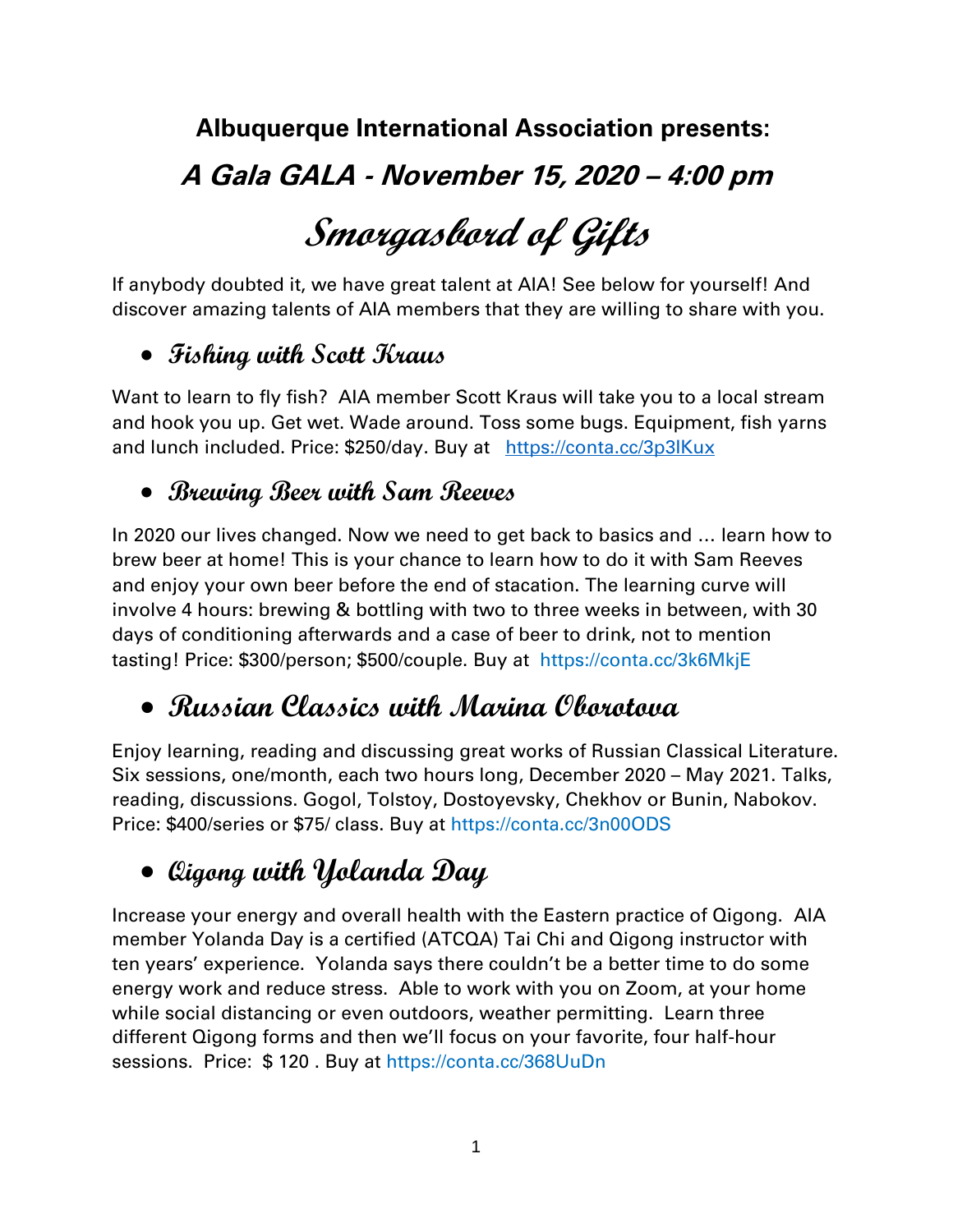#### • **Art Lessons with the NM Art League**

Discover your inner artist—or refine your existing skills! Whether you are a beginning or an experienced artist, the NM Art League has something for you—from representational to abstract, watercolor, oil, acrylic, pastel, colored pencil, you name it! We offer both online and in-person 8-week classes three times a year. Our winter session starts in January. Check it out here: [https://newmexicoartleague.wildapricot.org](https://newmexicoartleague.wildapricot.org/) A \$260.00 gift certificate will enable you to enroll in one 8-week in-studio or online classes anytime during 2021. (And a special thanks to Brigid and Dan Conklin!) Buy at https://conta.cc/3exQyzE

#### • **Bird Watching with Sherri & Chuck Karaian**

New Mexico has wonderful birding and ranks #4 in number of bird species present in the State. Sherri and Chuck Karaian will take up to 2 people on a walk in the Sandia foothills, Embudito Canyon and Elena Gallegos, in search of seasonal birds. Binoculars provided if needed. After the bird walk, they will provide a light brunch. Sherri and Chuck have been birding the world over the past 15 years. They are passionate about sharing their love for birds and nature with others. Price: \$100 for 2. Buy at https://conta.cc/36akazB

#### • **Russian History, 1860-1940 with Richard Robbins**

In the space of eighty years, Russia passed from a period of moderate, hopeful reform, through war and revolution, into a time of violence and terror that swallowed millions. How and why did this happen? In a series of talks and conversations we will explore this question in the hopes of better understanding a great country and, perhaps, our own.

R. Robbins is one of the best US experts on Russian history. Tuesdays, February 2 to March 9, Afternoon or Evening. Price: \$300; Individual sessions \$65. Buy at https://conta.cc/351CQlF

- **Watching Bollywood Movies with Henryk Sloma.** Price: \$50. Buy at https://conta.cc/2I8ivlN
- **Not Watching Bollywood Movies with Henryk Sloma.**  Minimum bid: \$100 Buy at https://conta.cc/2TXv4Tu
- **Archeological Day Trip to the Salinas Province: On the Edge of the Publo World with Professor Kate Spielman**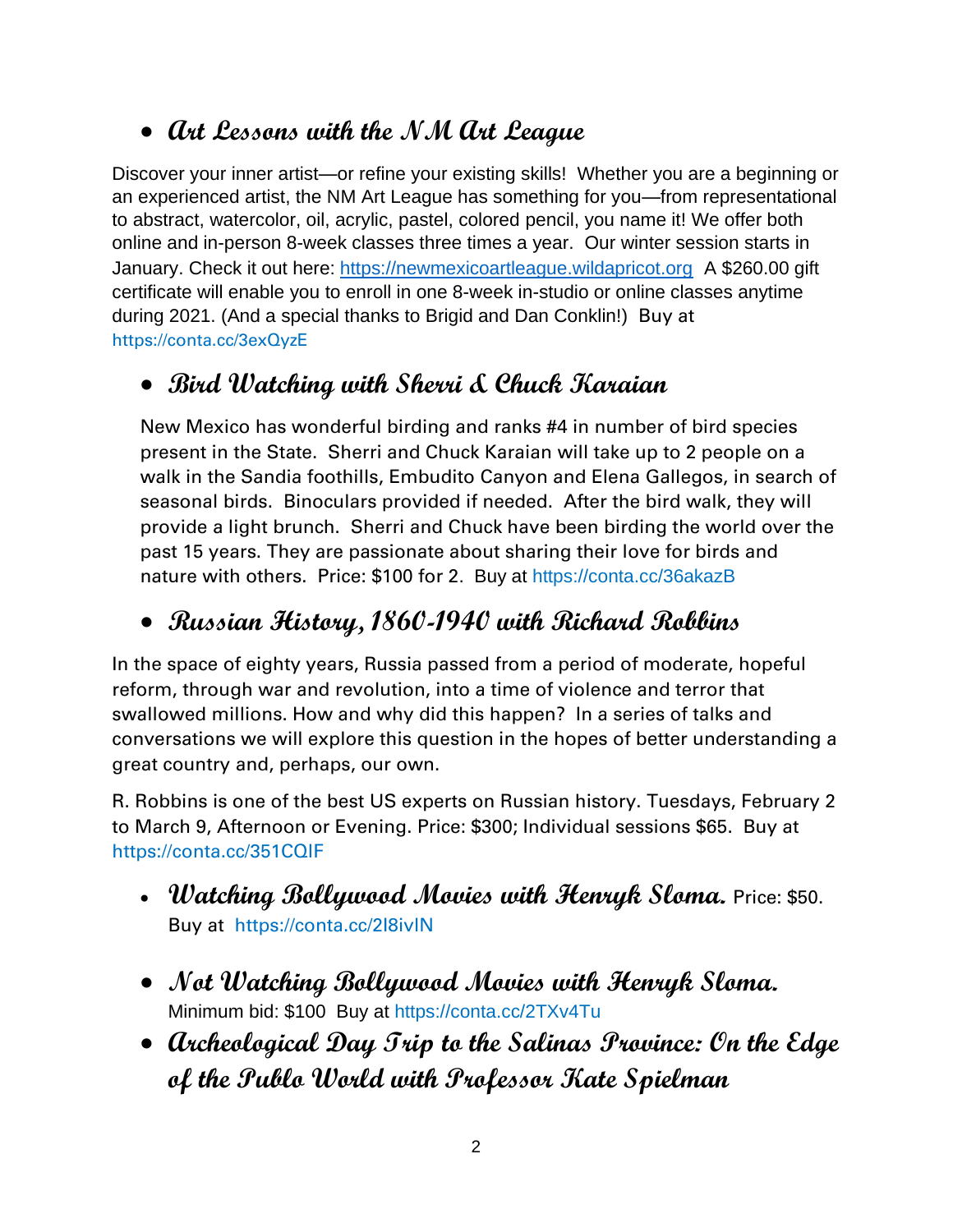Kate Spielmann will lead a one-day guided trip to three of the prehispanic/early historic Pueblo villages in the Salinas Province of central New Mexico. The Salinas Province was a vibrant place of social transformation, interaction with Plains bison hunters, and the establishment of early Spanish missions. The trip will proceed through Chilili and Tajique, Spanish villages founded on the sites of former prehispanic pueblos, with our first stop at Quarai, the site of a spectacularly preserved Spanish mission. After talking about Pueblo responses to Spanish missionization and colonization we will proceed on to Gran Quivira where we will have an all-encompassing view of this eastern Pueblo world. There we will talk about the region's social transformation from Mogollon to Pueblo and about trade with Plains hunter-gatherers. We will return through Abo Pass, with a stop at Abo Pueblo if there is time and interest. Professor Kate Spielmann and her graduate students worked in the Salinas province for two decades employing both archaeological survey and excavation, as well as interviews with local homesteaders, to learn about Pueblo life in this province. Price: **\$100 per person.**  Buy athttps://conta.cc/3pehmds

## • **Lebanese Cooking Lesson with Monika and Robert Ghattas**

Learn to cook Fêti, a delicious and authentic Lebanese casserole, with Monika and Robert Ghattas, who led last year's AIA trip to Lebanon. Fêti is a layered dish consisting of eggplant, garbanzos, tahini, onions, pine nuts, and pomegranate seeds. It is served lukewarm and can be made either vegetarian or served with minced lamb. The Ghattases will discuss several ways to prepare it. This cooking lesson can be conducted on Zoom or in person, once it is again safe to do so. Cost: \$100.**Buy at: <https://conta.cc/36chxgp>**

#### • **Cross-country skiing with Marina Oborotova**

In his youth, Marina's father was a cross country skiing champion. Marina has been cross country skiing "under duress" since before she remembers herself, and of course hated it! But the expected result is that she knows how to do it. Enjoy a cross country skiing class with Marina when the snow arrives. Price: \$250. Buy at https://conta.cc/3ey0Kbp

# • **"Paris, je t'aime". Private French lessons with Karin Frings**

3 hours of customized, private French lessons on Zoom. Whether you would like to get a first taste of this beautiful language or discuss literature or learn to pronounce the items on a menu, you will be pleased with the challenge! Karin Frings has been teaching French in Albuquerque for over 20 years and is active